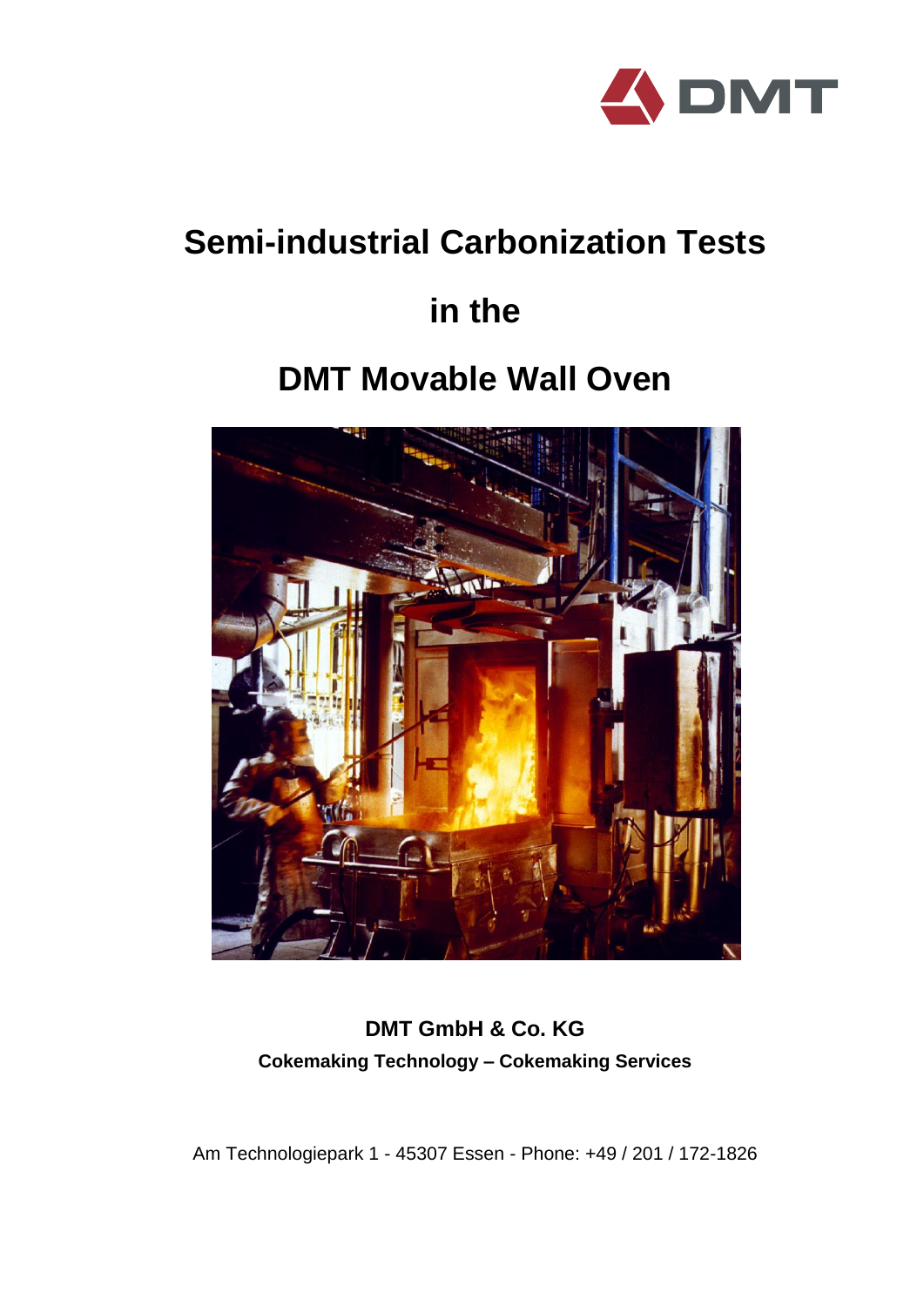

### **Semi-industrial movable wall coke oven**

DMT is operating a movable wall oven with underfired natural gas heating flues. The chamber width is flexible and can be varied in three dimensions (450, 600 and 750 mm). The capacity of the oven is 450 to 1,500 kg depend on chamber width and bulk density.

The refractory brick work consists of silica bricks and the heating flues have similar cross cut dimensions as those of the industrial scale oven. Therefore the heat transfer from the heating walls into the coal charge occurs in a very similar manner compared with the industrial scale plant. Thus an optimum simulation of the plant conditions is guaranteed.





Structure and dimensions of the semi-industrial coke oven used by DMT are shown in **Fig. 1** and **Fig. 2**. **Fig. 1** displays a cross cut of the movable wall oven. The chamber width is the decisive dimension for the heat transfer from the heating walls to the coal charge and is simulated in the semi-industrial scale 1:1. Length and height of the coke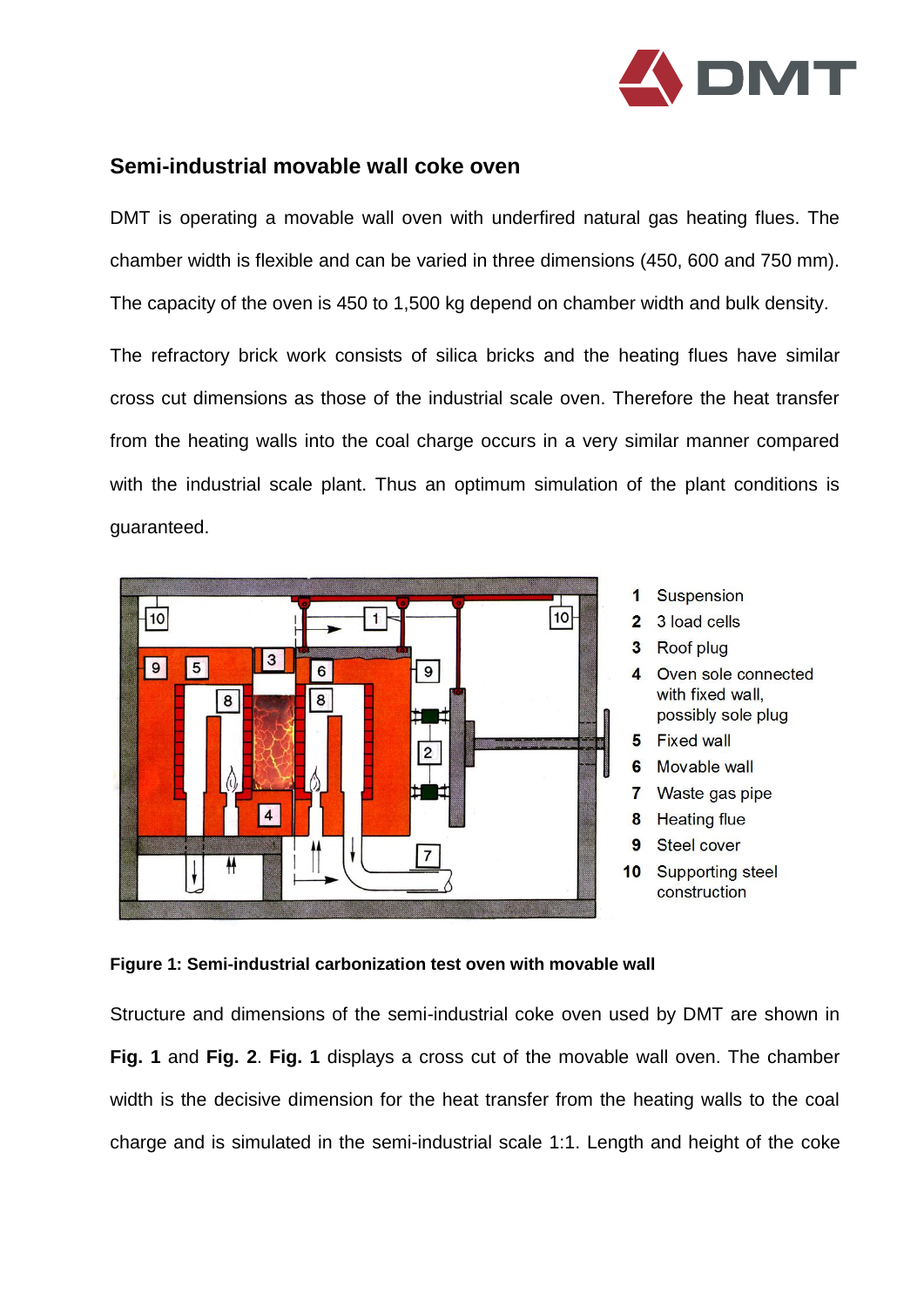

oven chamber are reduced quite significantly: the distance between the door plugs is approx. 1.3 m and the charging height approx. 1.0 m.

The particular feature of the semi-industrial coke oven is its ability to modify chamber width in three dimensions (450, 600 and 750 mm). Besides from the possibility to vary the chamber width the movable wall oven has the advantage that the forces exerted to the movable wall during carbonization by the swelling pressure of the charge can directly be monitored via load cells.

Moreover, the internal gas pressure, the course of temperature in the coal charge center and the coal charge shrinkage are determined by means of adequate probes (see **Fig. 2**).



**Figure 2: Semi-industrial coke oven – dimensions**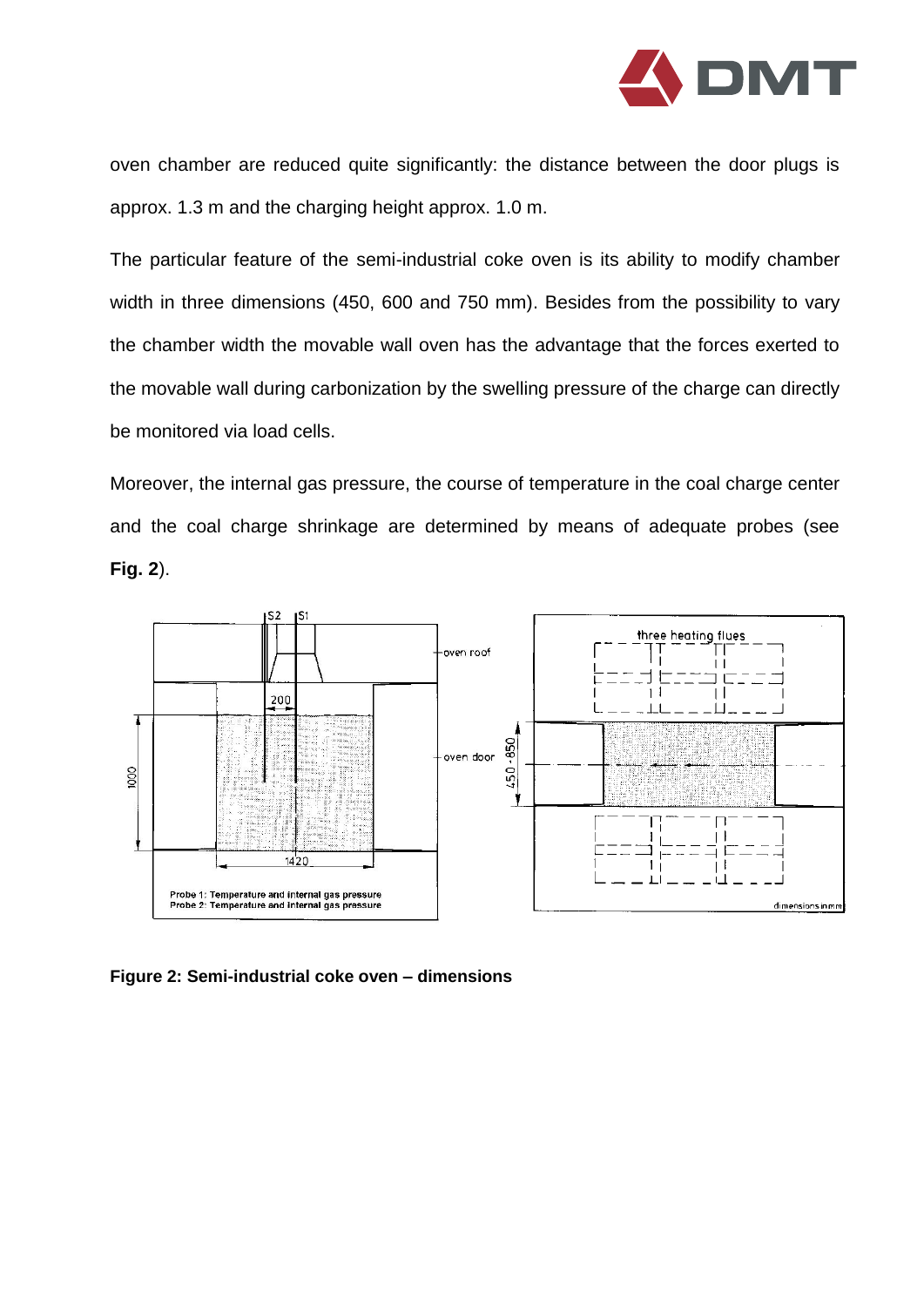

The semi-industrial coke oven can be charged either by gravity or by stamp charging. The charge weight ranges between approx. 500 and 1,500 kg (depending on chamber width and coal bulk density). The produced amount of coke is sufficient for the determination of all the usual coke quality indices.

Additionally, the exactly simulated operating conditions (concerning size distribution, moisture content, bulk density and heating flue temperature) allow to produce reliable results for the plant operator in terms of the swelling behavior of the coal charge and the resulting coke quality.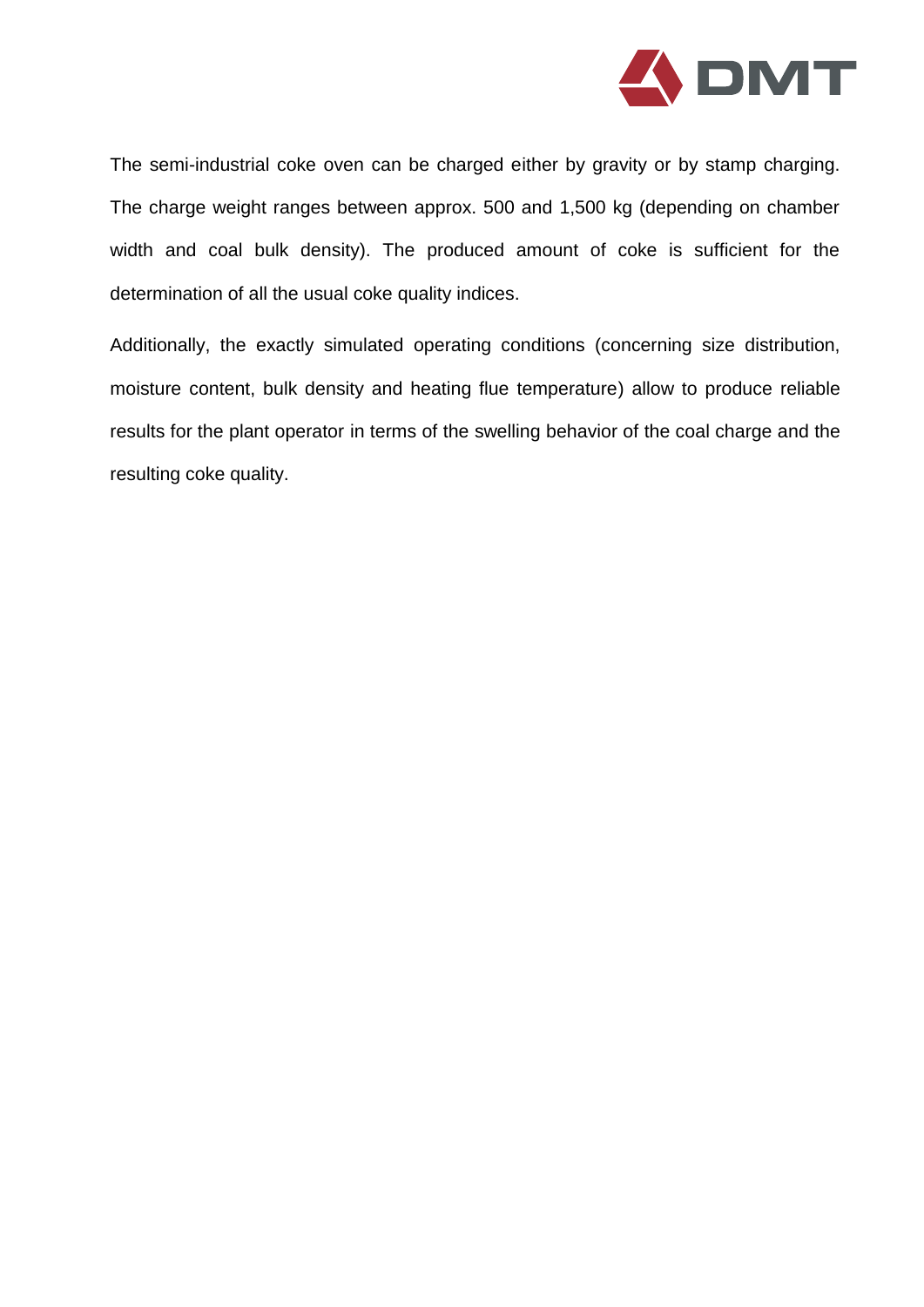

### **Procedure for the semi-industrial MWO test**

#### **Coal preparation - Top charging**

The delivered single coals are mixed according to blending program. The blended coal charge is crushed by an impact crusher to get the desired grain size distribution. The individual crushing of coal components are as well realizable. The homogenization, moisture content adjustment and oiling occurs in a mixer. Oiling is needed if the desired bulk density in the semi-industrial movable wall oven is not achievable by the mixture water and coal. The oiling does not affect the other results. The bulk density is determined in a bulk density cold chamber and is shown in. **Fig. 3**.



#### **Figure 3: Bulk density cold chamber**

The fall height is 4 m and corresponds with the charging height of the semi-industrial coke oven. The resulting bulk density in the test chamber will be achieved in the movable coke oven in the range of  $\pm$  10 kg/m<sup>3</sup>.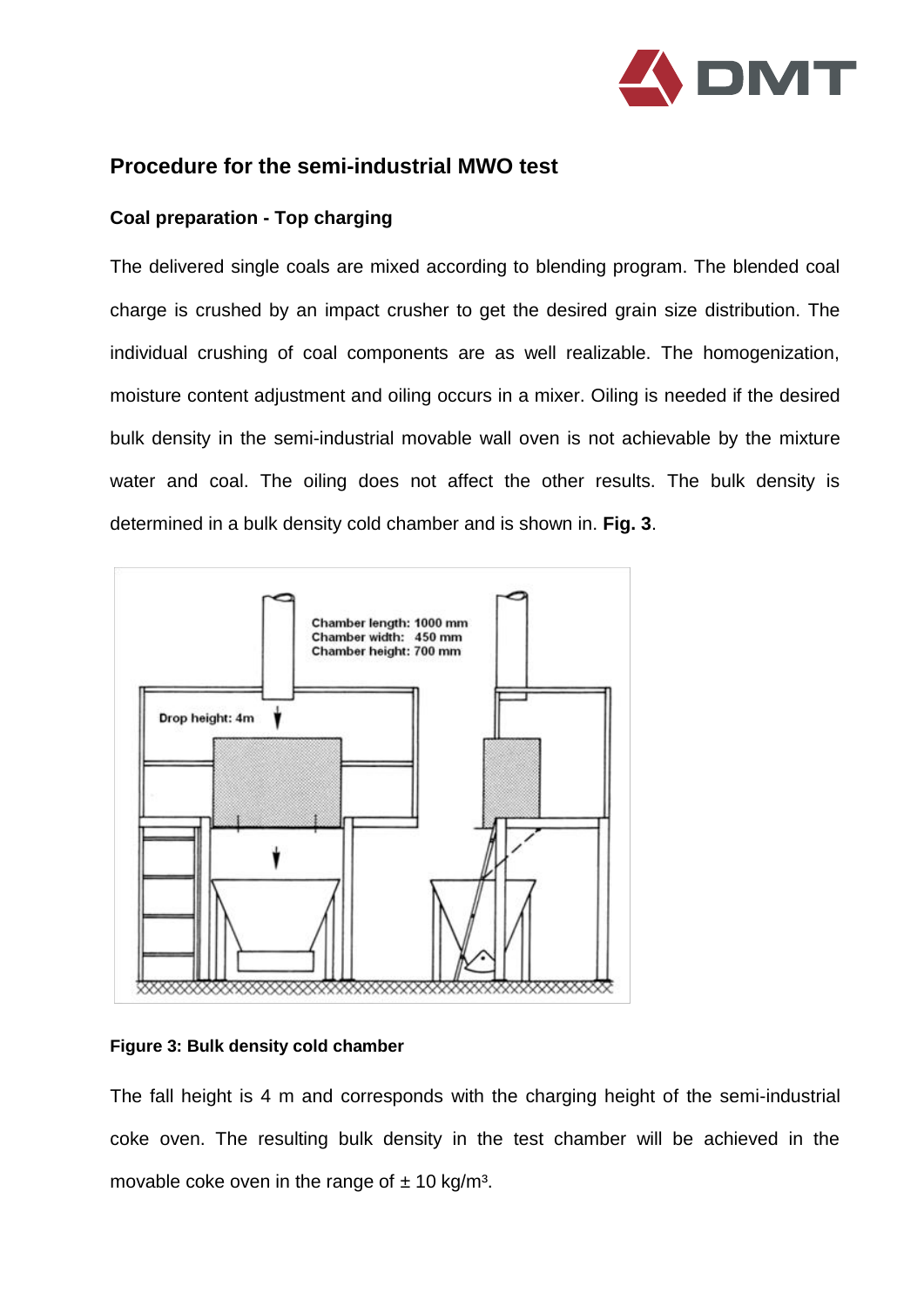

The coal bin with the prepared coal/coal blend is connected with a transition pipe to the charging hole on the top of the semi-industrial MWO during the charging phase. The resulting charging height is 4m. The real charging height is determined after leveling and enables to calculate the real bulk density in the coke oven.

#### **Coal preparation - Stamp charging**

The delivered single coals are mixed according to blending program. The blended coal charge is crushed by an impact crusher to get the desired grain size distribution. The individual crushing of coal components are as well realizable. The homogenization and moisture content adjustment occurs in a mixer. The coal cake for stamp charging is prepared manually in a stamping box visualised in **Fig. 4**.



**Figure 4: Stamp charging box for the movable wall oven**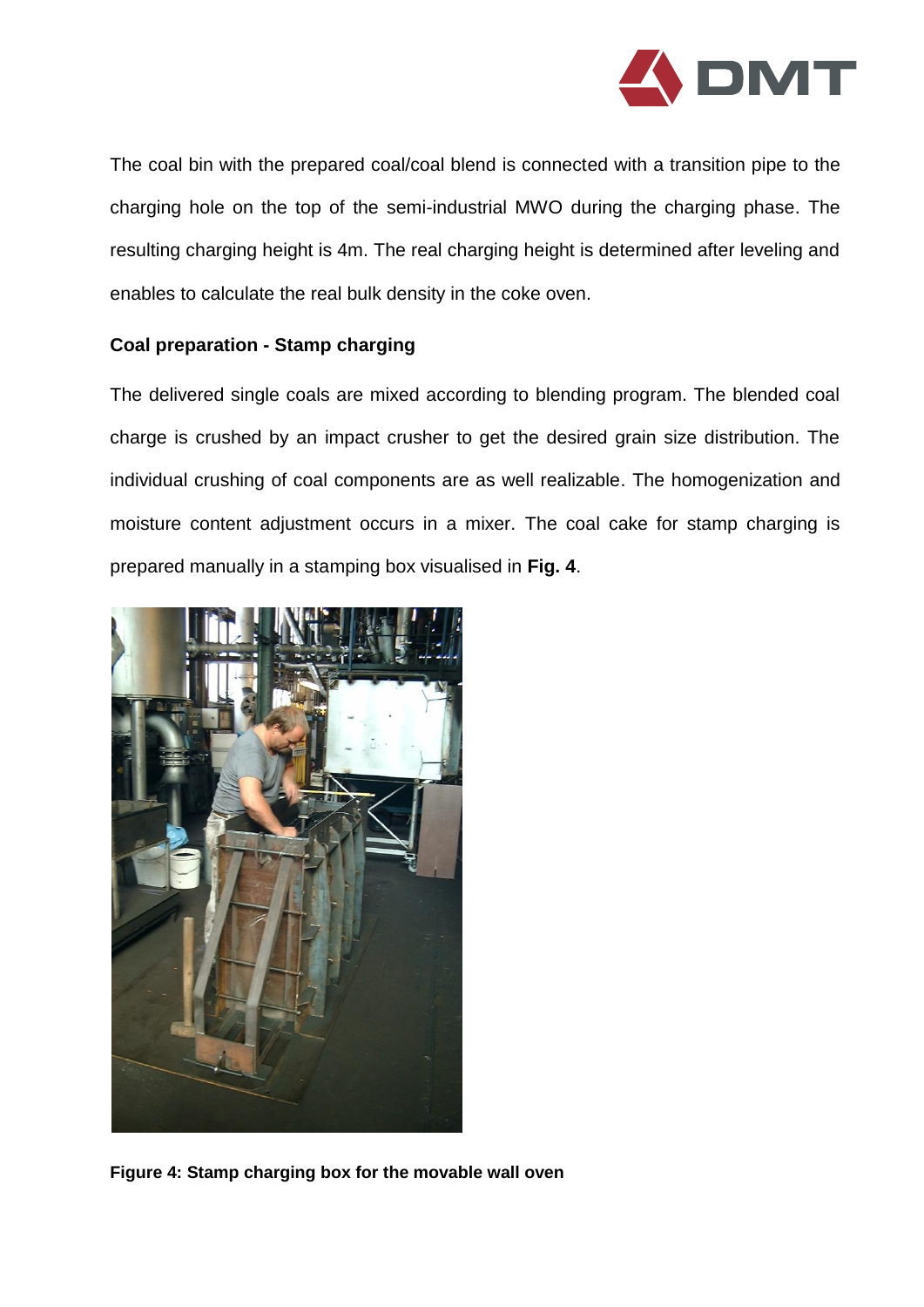

The coal is charged into the box in 10 layers, each layer has a thickness of 10 cm. Each layer is compacted separately to the desired stamp charging density. **Fig. 5** shows one wall of the stamping box with the marking lines for each layer.



#### **Figure 5: Marking lines for the individual layers in the stamping box**

Two protection tubes are incorporated into the upper layers of the coal cake, as to be seen in **Fig. 6**. These protection tubes are removed when the preparation of the stamped cake has been completed and the coal cake is going to be charged into the carbonisation test oven. Once the stamped cake has reached its correct position in the oven the probes for temperature and internal gas pressure measurement are introduced into the holes where the protection tubes had been before.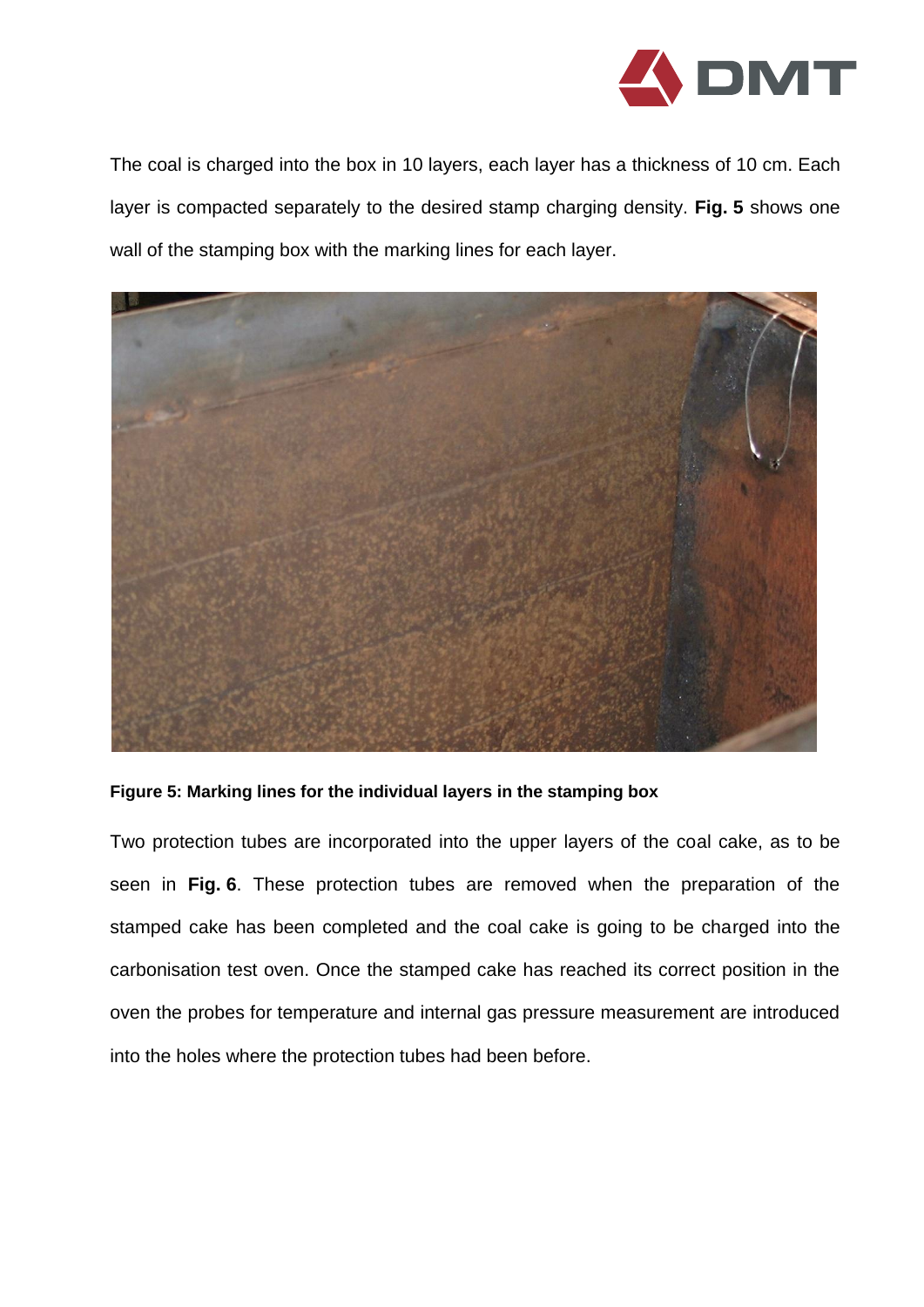



**Figure 6: Facility of protection tubes to save the free space for**

#### **monitoring probes positioning**

The dimensions of the stamped cake at 450 mm chamber width are:

Length:  $\approx 1300$  mm

Width:  $\approx 425$  mm

Height: 1000 mm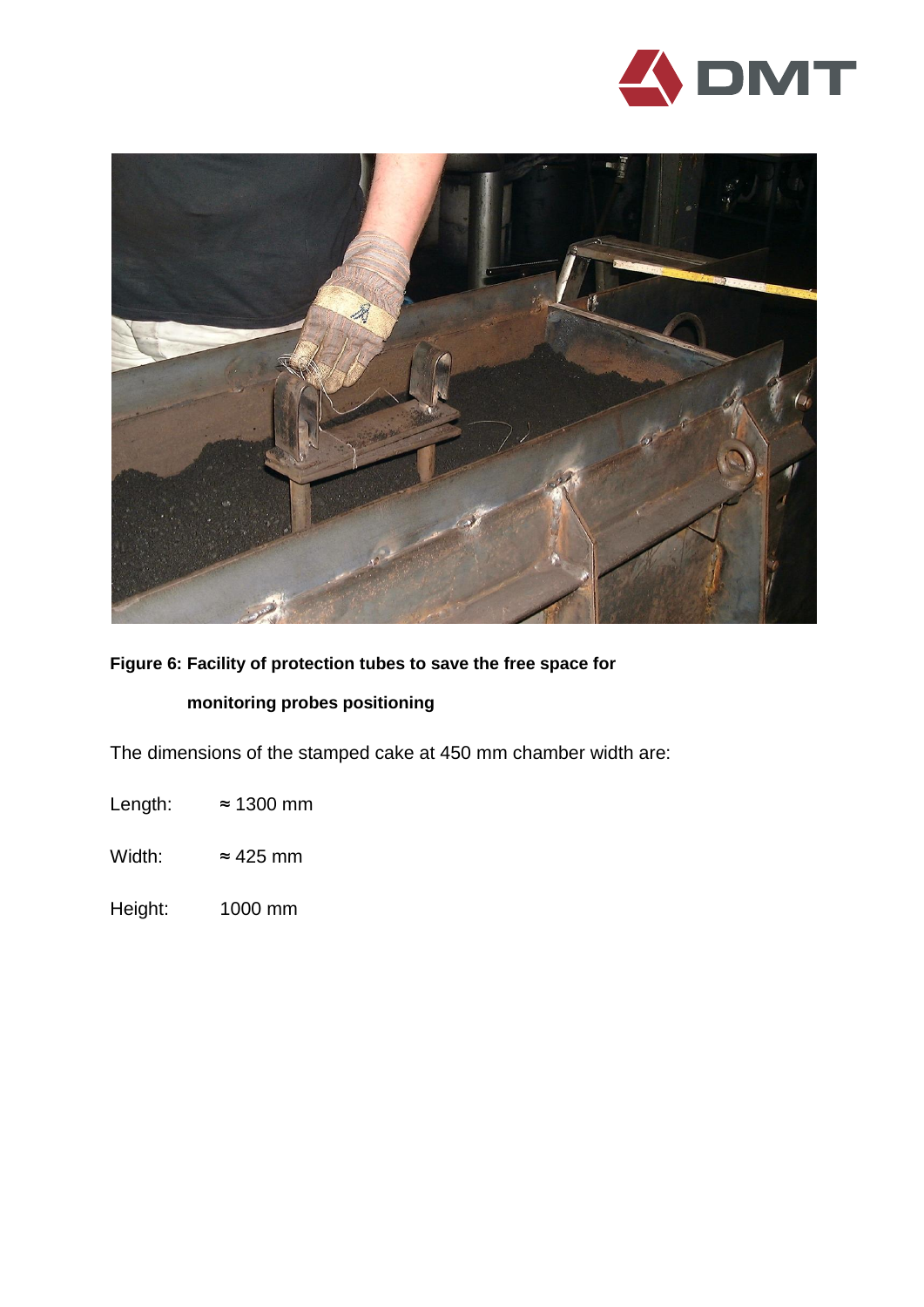

#### **Carbonization in the MWO**

Details of the semi-industrial MWO are shown in **Fig. 1** and **Fig. 2**. During the coking process the following parameters are monitored:

- temperature in the centre of the charge (S1 / S2 probes in **Fig. 2**)
- internal gas pressure (S1 / S2 probes in **Fig. 2**)
- -wall load ( 3 load cells, **Fig. 1**)
- lateral shrinkage of the charge.

The lateral shrinkage is measured by two heatproof discs between the charge and the fixed heating wall. The two outside positioned distance sensors are in contact with the discs via ceramic rods. **Fig. 7** shows the cast discs and the measurement arrangement.



#### **Figure 7: Lateral shrinkage measurement**

The DMT standard pushing criterion often determines the end of the carbonization. The pushing criterion is reached after 3 hours of soaking time. The soaking time begins by a temperature of 900°C in the center of the charge. Other pushing criteria can as well realized like pushing after exact coking time or reaching of defined coke end